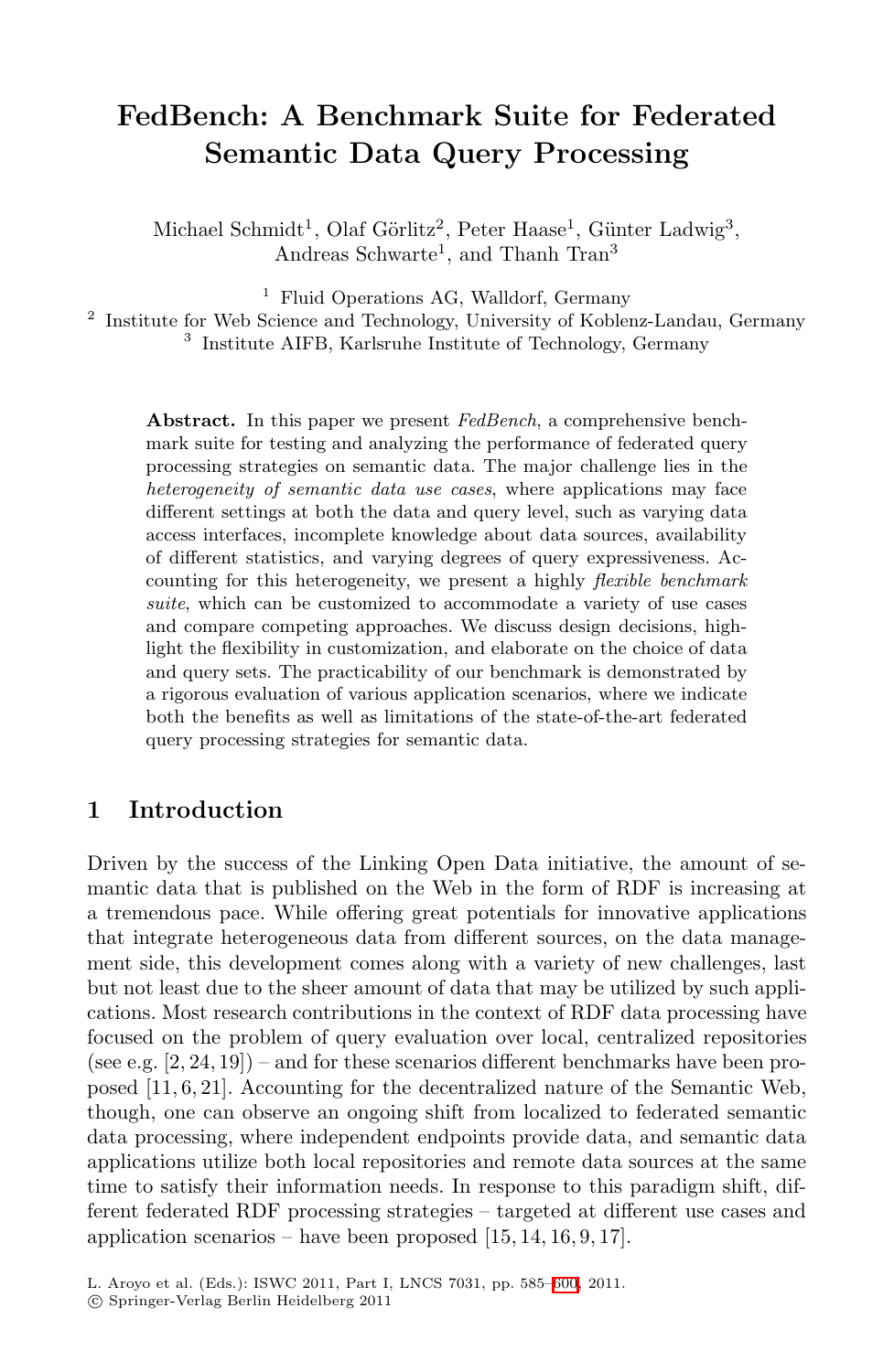With distributed semantic data processing becoming increasingly important, we identify a clear need for *a benchmark tailored to the problem of federated semantic data query processing*. We employ a broad definition of *semantic data*, which includes Linked Data sources, datasets, and ontologies represented in RDF. The main challenge here lies in the diversity and heterogeneity of semantic data use cases, and the demands they pose to a benchmark: First, we can observe *heterogeneity at data level* along several dimensions: applications are facing different physical distribution of datasets, different interfaces for data access, incomplete knowledge about the existence of entry points into the Web of data, and different types of metadata and statistics. Apart from the challenges at data level, applications may also exhibit *different demands w.r.t. query evaluation*, including aspects such as query languages, expressiveness, and ranking.

The overall setting in which a concrete semantic data application is settled may have severe impact on query processing strategies. Ultimately, there cannot exist a single "one-size-fits-all" benchmark to measure each and every aspect of an application – or to compare the performance of orthogonal federated query processing strategies. Hence, taking an existing benchmark and distributing its data across several endpoints may cover some, but not all challenges that arise in the context of federated semantic data processing. What is needed instead is a *collection* of *customizable* benchmark scenarios that *accommodate a multitude of dimensions* as well as *essential challenges* – and from which one can choose data sets, queries, and settings that fit the specific needs.

**Contributions.** (1) Based on a review of federated query processing scenarios our community has dealt with so far, we discuss orthogonal *dimensions at data and query level* that can be used to classify existing approaches. (2) Accounting for the heterogeneity of these dimensions, we present a rich collection of *queries*, *data*, and *data statistics*, which can be flexibly combined and customized. This makes our benchmark generic enough to cover a broad range of use cases, such as testing the performance of the underlying federation approach, data access mechanisms, static optimization based on metadata and statistics, queries with varying characteristics, and many more. All queries and datasets were carefully chosen to reflect a variety of domains, query patterns, and typical challenges in query processing (in particular in distributed settings). While some of the queries were specifically designed to test and vary in these aspects, others were taken from prototypical, domain-specific use cases (e.g. in the Life Science domain) built by participants in other projects. (3) In order to *show the flexibility* and illustrate *the broad range of scenarios covered by FedBench*, we provide results for selected scenarios and implementations, identifying areas where ongoing work is required. Our results are published in a Wiki, where we also maintain data, statistics, queries, and scenarios. We invite researchers and benchmark users to customize and extend the benchmark suite according to their own needs.

We point out that the resulting benchmark suite is available online<sup>1</sup>, including a flexible and extensible Open Source Java-based evaluation framework.

<sup>1</sup> See http://fbench.googlecode.com/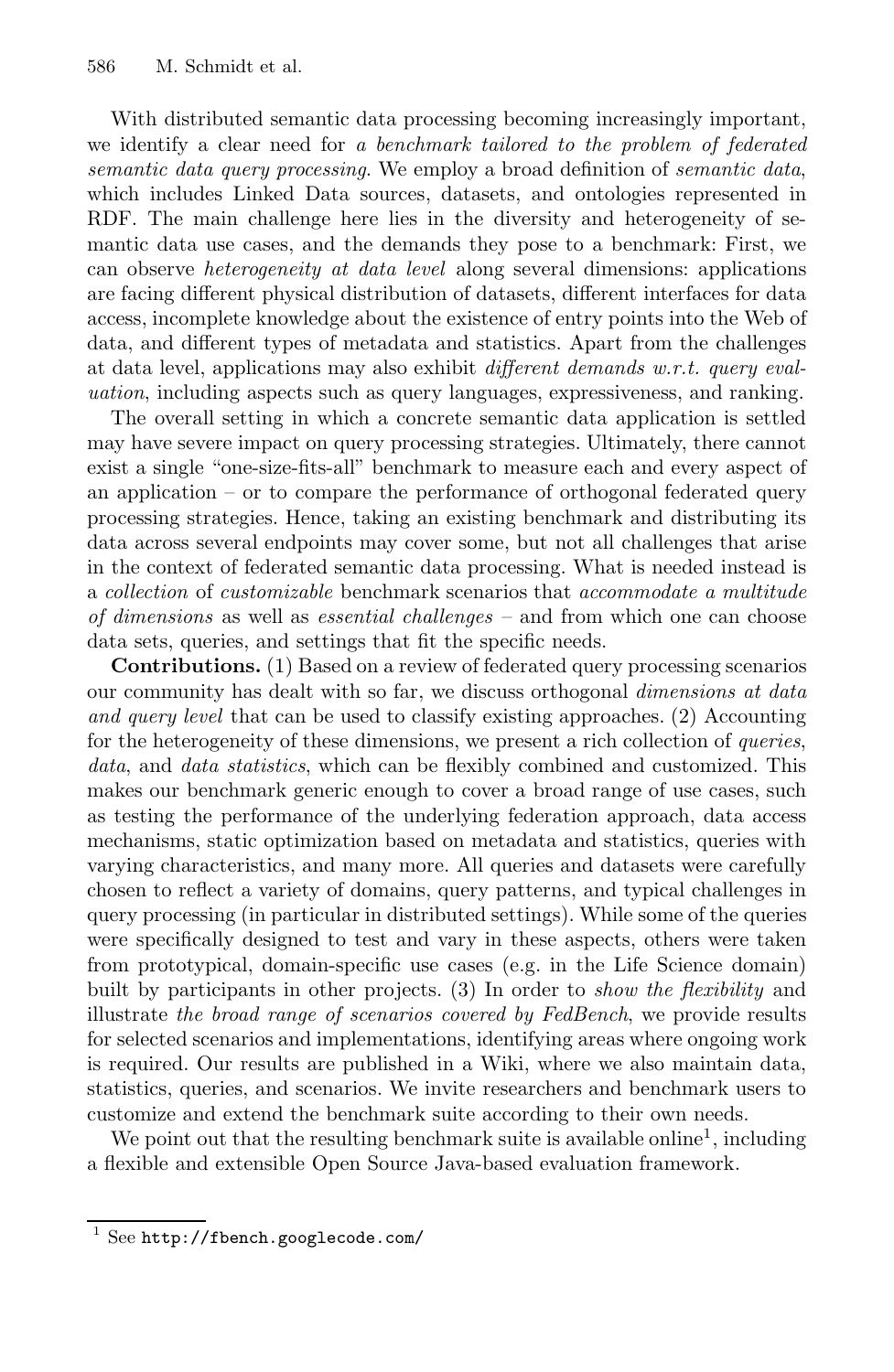**Related Work.** Apart from benchmarks that target structural properties of RDF schemas (such as [18]), several benchmarks for RDF, RDFS, and OWL data processing have been proposed. The Lehigh University Benchmark [11], for instance, has been designed to test the reasoning capabilities of systems over a single ontology. The SPARQL-specific, use-case driven Berlin SPARQL Benchmark [6] comes with a set of queries implementing meaningful requests on top of an eCommerce scenario modeled in RDF. Complementary, the SPARQL Performance Benchmark (SP<sup>2</sup>Bench) [21] puts a stronger focus on languagespecific features of the SPARQL query language, addressing optimization in complex scenarios. None of the above benchmarks considers federation at data level, nor does provide data collections consisting of multiple interlinked datasets.

To the best of our knowledge, the only work addressing the latter issue was our previous work in [13], which – focusing on selected federation approaches – served as a starting point for designing FedBench. Going far beyond this initial work, in this paper we present a holistic benchmark suite, including a variety of new data and query sets, new scenarios such as Linked Data access (i.e., via HTTP requests), an automated evaluation framework (with support for various metrics like counting the number of requests, automated evaluation, interfaces for connecting new systems etc.), a discussion and classification of state-of-the-art approaches, a discussion of statistics, as well as novel experiments and findings.

Our benchmark has been designed to be compatible with the current state-ofthe-art in Linked Data query processing. In particular, in our benchmark we use queries defined in SPARQL 1.0, without requiring specific extensions for explicit specification of the endpoint services as proposed by the SPARQL 1.1 federation extensions. To our knowledge, there is currently no public implementation of the SPARQL 1.1 federation extension [1]. Examples of systems expected to support SPARQL 1.1 federation in future releases include SPARQL DQP [5], Sesame [7], and FedX [23]. While in this paper we focus on SPARQL 1.0 features, on our project page we also provide SPARQL 1.1 versions of the benchmark queries, ready to be used as soon as implementations become available.

An analysis and comparison of the structure of different semantic data sets and benchmarks from the Linked Data domain is presented in [8]. It shows that artificial datasets used in benchmarks are typically highly structured, while Linked Data are less structured. They conclude that benchmarks should not solely rely on artificial data but also consider real world datasets. Resuming this discussion, in Section 3.1 we will present an analysis and comparison of our data sets using the methods proposed in [8].

**Outline.** In the next section, we identify and discuss essential dimensions of federated semantic data processing, which form the groundwork for the benchmark suite presented in this paper. Next, in Section 3 we motivate benchmark design goals and present the suite in detail, namely benchmark datasets (Section 3.1), covering aspects such as their properties and associated statistics, benchmark queries and their properties (Section 3.2), as well as the benchmark driver (Section 3.3). We turn towards a comprehensive evaluation of concrete application scenarios in Section 4 and wrap up with some concluding remarks in Section 5.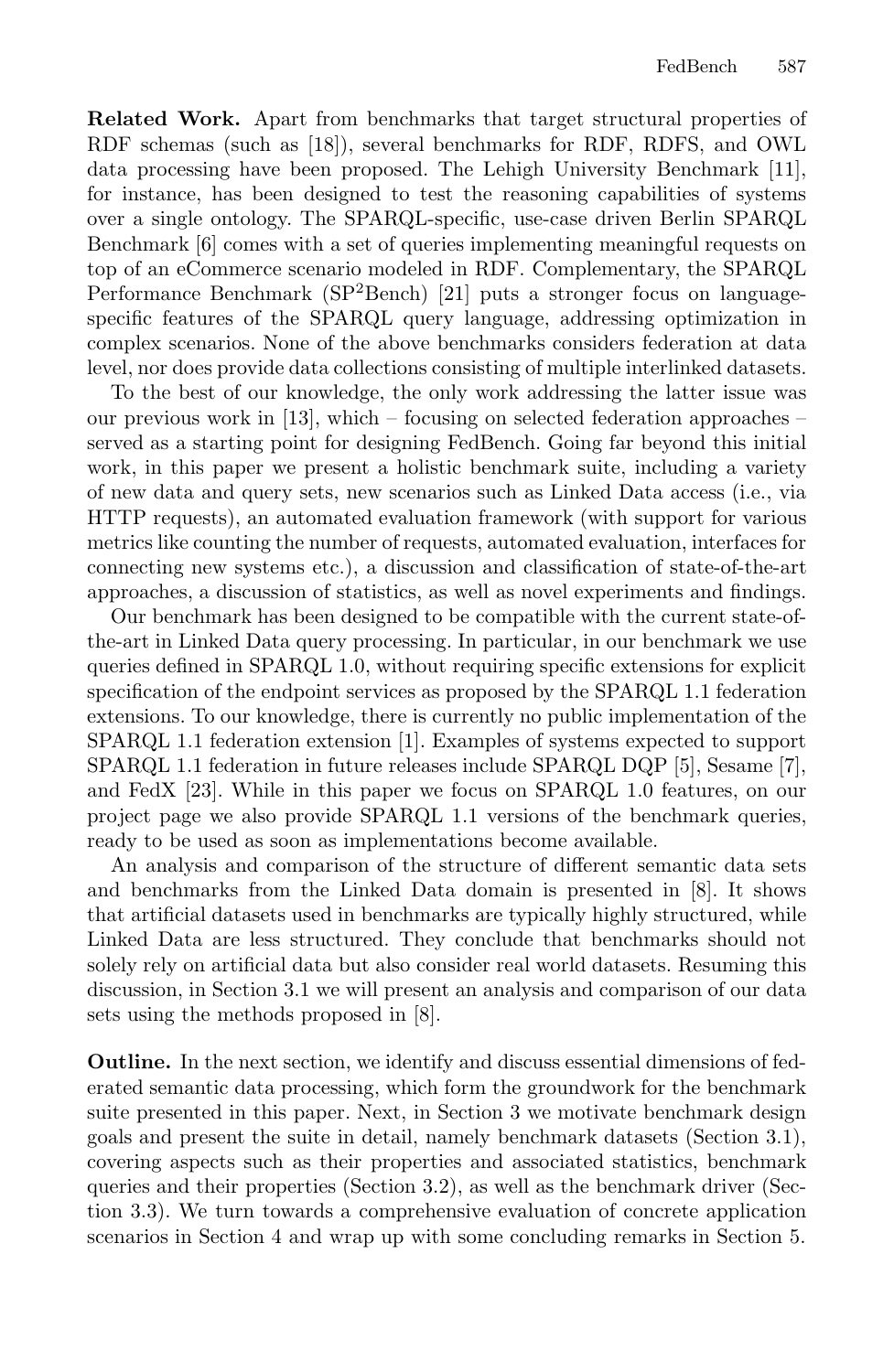# **2 Heterogeneity of Semantic Data Use Cases**

To date, several approaches to semantic data query processing have been studied, comprising both centralized and decentralized settings. Centralized approaches, where all data is periodically crawled and stored locally, come with the merits of high controllability and reliability. While Google and the likes have shown that this is a successful approach for dealing with Web documents that primarily comprise text, it has also been adopted for semantic data, where projects like Factforge<sup>2</sup> collect large amounts of RDF(S) data in centralized stores.

If federation is set up dynamically or the underlying sources exhibit high update rates, though, it may not be affordable to keep imported semantic data up-to-date. Then, decentralized, federated query processing strategies are required, typically implemented on top of public SPARQL endpoints or directly on Linked Data accessible via HTTP requests. In the best case, not only the existence of data sources but also detailed statistics can be assumed and exploited for optimization [14]. A stronger relaxation is to assume only partial knowledge about the sources, e.g. past information that is stored and employed for future runs, thereby obtaining more entry points and hints to explore unknown sources in a goal-directed fashion. In fact, it has been shown that already little knowledge obtained at runtime can be used to adaptively correct the query processing strategy chosen at compile time, to improve performance [16]. In the worst case, engines have to deal with federated scenarios where no data and knowledge are available, so queries have to be processed based on iterative URI lookups [15].

In summary, previous approaches reveal several dimensions along the data and query level, which we use to characterize approaches. They determine the challenges, including the major issues of centralized vs. decentralized processing and knowledge about datasets discussed above. At data level, we identify heterogeneity along the following dimensions:

- **(D1) Physical Distribution:** Federated query processing systems may either access and process global data from the Web, process locally stored data sources, or mix up both paradigms connecting *local* with *global data*.
- **(D2) Data Access Interface:** Semantic data may be accessible through different interfaces. There may be native repositories, SPARQL endpoints, and Linked Data accessible through HTTP requests. These interfaces provide different access paths to the data, ranging from iterators at data level, URI lookups, to expressive queries in different languages.
- **(D3) Data Source Existence:** In particular in Linked Data scenarios, not all sources may be known a priori. Hence, applications may have only few entry points into the data graph, which can be used to iteratively deep-dive by exploring links (see for instance the setting described in [16]).
- **(D4) Data Statistics:** In the best case, advanced statistical information about properties, counts, and distributions in the form of histograms for all data sets are available; in the worst case – in particular if data is not stored locally – only few or no information about the data sources may be given.

<sup>2</sup> http://ontotext.com/factforge/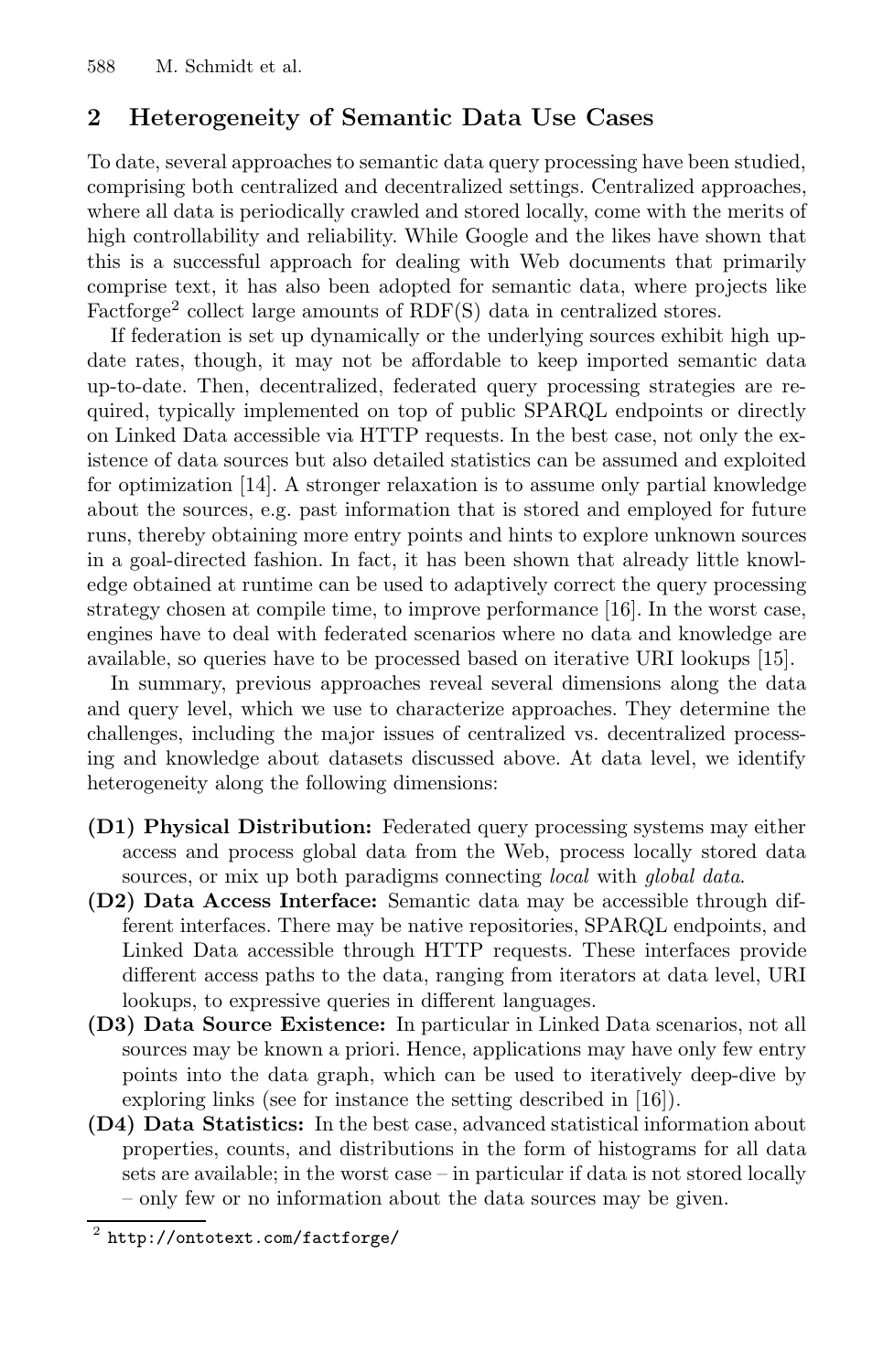The concrete setting an application faces at data level  $-$  i.e., the classification within dimension  $(D1)$ – $(D4)$  – implies challenges in data processing and imposes an upper bound on the efficiency in query processing: applications built on top of local repositories exploiting detailed statistical knowledge for query optimization, for instance, are generally faster than applications that rely on federated Linked Data accessible via HTTP lookups, where network delay and incomplete knowledge about data sets impose hard limits on query efficiency.

Apart from the challenges at data level, applications may also face different challenges at query level. Like the dimensions at data level, also those at query level drive the challenges behind semantic data applications and should be covered in a benchmark. In particular, we identify the following dimensions.

- **(Q1) Query Language:** The expressiveness of the query language needed by applications may vary from case to case: while some applications get around with simple conjunctive queries, others may rely on the full expressive power of RDF query languages, such as the de facto standard SPARQL [20, 22].
- **(Q2) Result Completeness:** Certain applications may rely on complete results, while others cannot afford it when responsiveness is first priority. In particular in Linked Data scenarios where complete knowledge cannot be assumed (s.t., beginning from some entry points, further sources have to be discovered via online link traversal) not all data sources may be found [15, 16].
- **(Q3): Ranking:** Applications may be interested in queries that enable ranking according to some predefined metrics, or maybe only in top-k results.

# **3 FedBench: Benchmark Description**

In order to support benchmarking of the different scenarios that emerge along all the dimensions, FedBench consists of three components, all of which can be *customized and extended* to fit the desired scenario: (i) multiple datasets, (ii) multiple query sets, and (iii) a comprehensive evaluation framework. We first elaborate on the datasets and statistics (addressing dimension  $(D4)$ ), then present the queries (addressing dimensions  $(Q1)-(Q3)$ ), and conclude with a discussion of our evaluation framework, which addresses dimensions  $(D1)$ – $(D3)$ .

### **3.1 Benchmark Data**

Accounting for the heterogeneity of semantic data use cases, we provide three *data collections*, each consisting of a number of interlinked datasets. The data collections have been selected to represent both real-world and artificial data federations over multiple representative semantic datasets. The collections differ in size, coverage, and types of interlinkage. Two of them are subsets of the Linked Open Data cloud: The first spans different domains of general interest, representing typical scenarios of combining cross-domain data with heterogeneous types of interlinkage; the second contains datasets from the Life Science area, representing a federation scenario in a very domain-specific setting. Additionally, we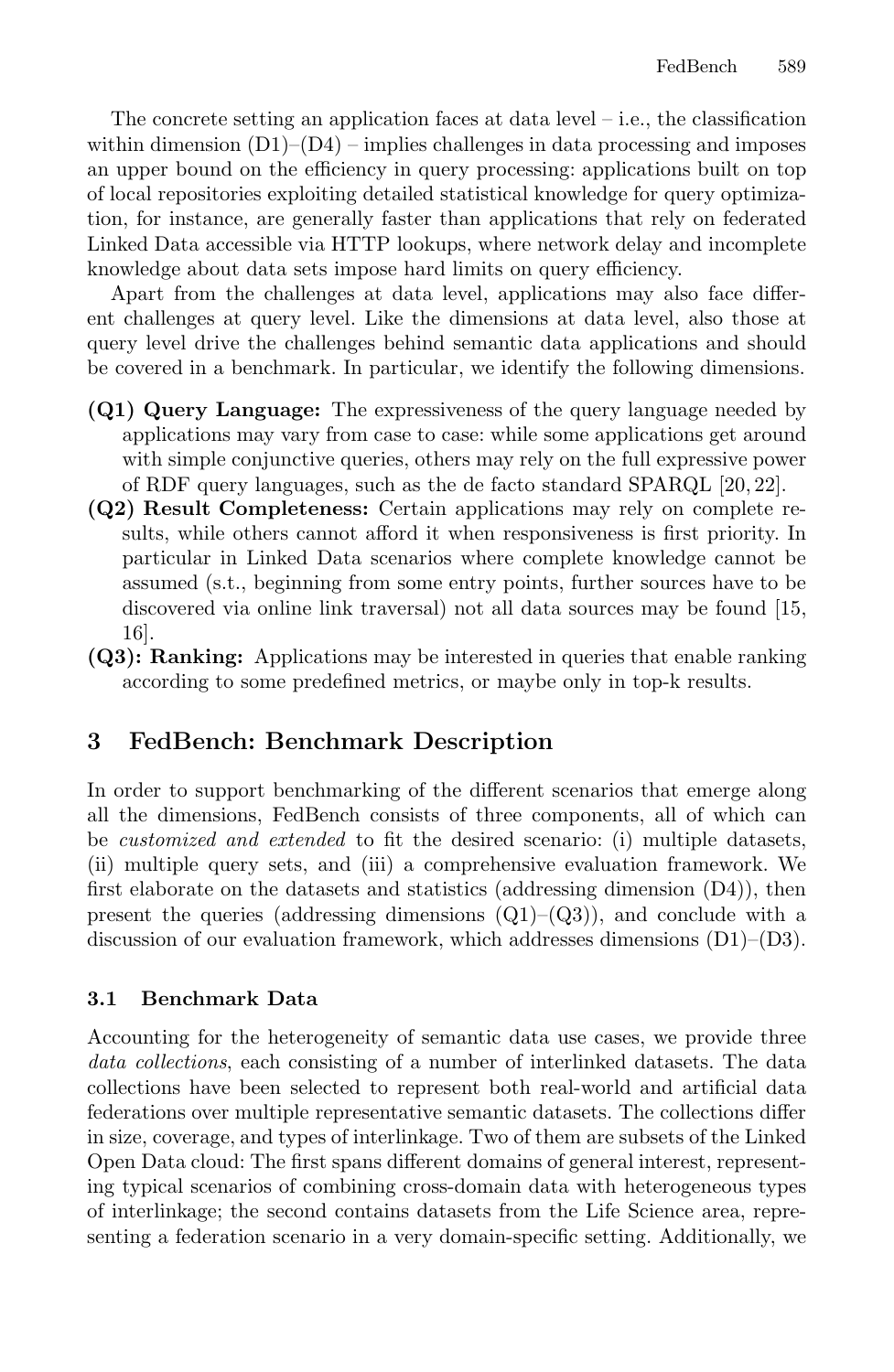use a partitioned synthetic data collection, whose advantage lies in the ability to simulate federations of varying size with well-defined characteristics of the data.

**General Linked Open Data Collection.** This first data collection consists of datasets from different domains: **DBpedia** is a central hub in the Linked Data world, containing structured data extracted from Wikipedia. Many datasets are linked to DBpedia instances. **GeoNames** provides information about geographic entities like countries and cities. **Jamendo** is a music database containing information about artists, records, tracks, publishers and publication dates. **Linked-MDB** exhibits details about films, genres, actors, producers, etc. and connects its instances to the corresponding DBpedia entities. The **New York Times** dataset contains about 10,000 subject headings covering different topics, which are linked with with people, organizations and locations. Finally, the **Semantic Web Dog Food** dataset provides information about Semantic Web conferences of the past years, including paper descriptions, authors, and so on.

**Life Science Data Collection.** In this collection, we again included the DBpedia subset from the General Linked Open Data dataset as a central hub. **KEGG** (Kyoto Encyclopedia of Genes and Genomes) contains data about chemical compounds and reactions, with a focus on information relevant for geneticists. It is published in a number of separate modules; in the dataset we included the modules KEGG Drug, Enzyme, Reaction and Compound. Next, **ChEBI** (Chemical Entities of Biological Interest) is a dictionary of molecular entities focused on "small" chemical compounds, describing constitutionally or isotopically distinct atoms, molecules, ions, ion pairs, radicals, radical ions, complexes, conformers, etc. **DrugBank** is a bioinformatics and cheminformatics resource that combines detailed drug (i.e. chemical, pharmacological, and pharmaceutical) data with comprehensive drug target (i.e. sequence, structure, and pathway) information. The datasets are linked in different ways: Drugbank is linked with DBpedia via owl:sameAs statements, and other datasets are linked via special properties, e.g. Drugbank links to KEGG via the property keggCompoundId. KEGG and Drugbank can be joined via identifiers of the CAS database (Chemical Abstract Service). Some links are implicit by the use of common identifiers in literal values, e.g. the genericName in Drugbank corresponds to the title in ChEBI.

**SP**2**Bench** is a synthetic dataset generated by the SP<sup>2</sup>Bench data generator [21], which mirrors vital characteristics (such as power law distributions or Gaussian curves) encountered in the DBLP bibliographic database. The data generator provides a single dataset, from which we created a collection by clustering by the types occurring in the dataset, finally obtaining 16 sub-datasets (for persons, inproceedings, articles, etc.) that can be deployed independently in a distributed scenario. The data collection consists of 10M triples in total.

**Metadata and Statistics** about data sources are important for identifying suitable data sources for answering a given query, as well as for query optimization. They can be used to parametrize the benchmark along dimension (D4).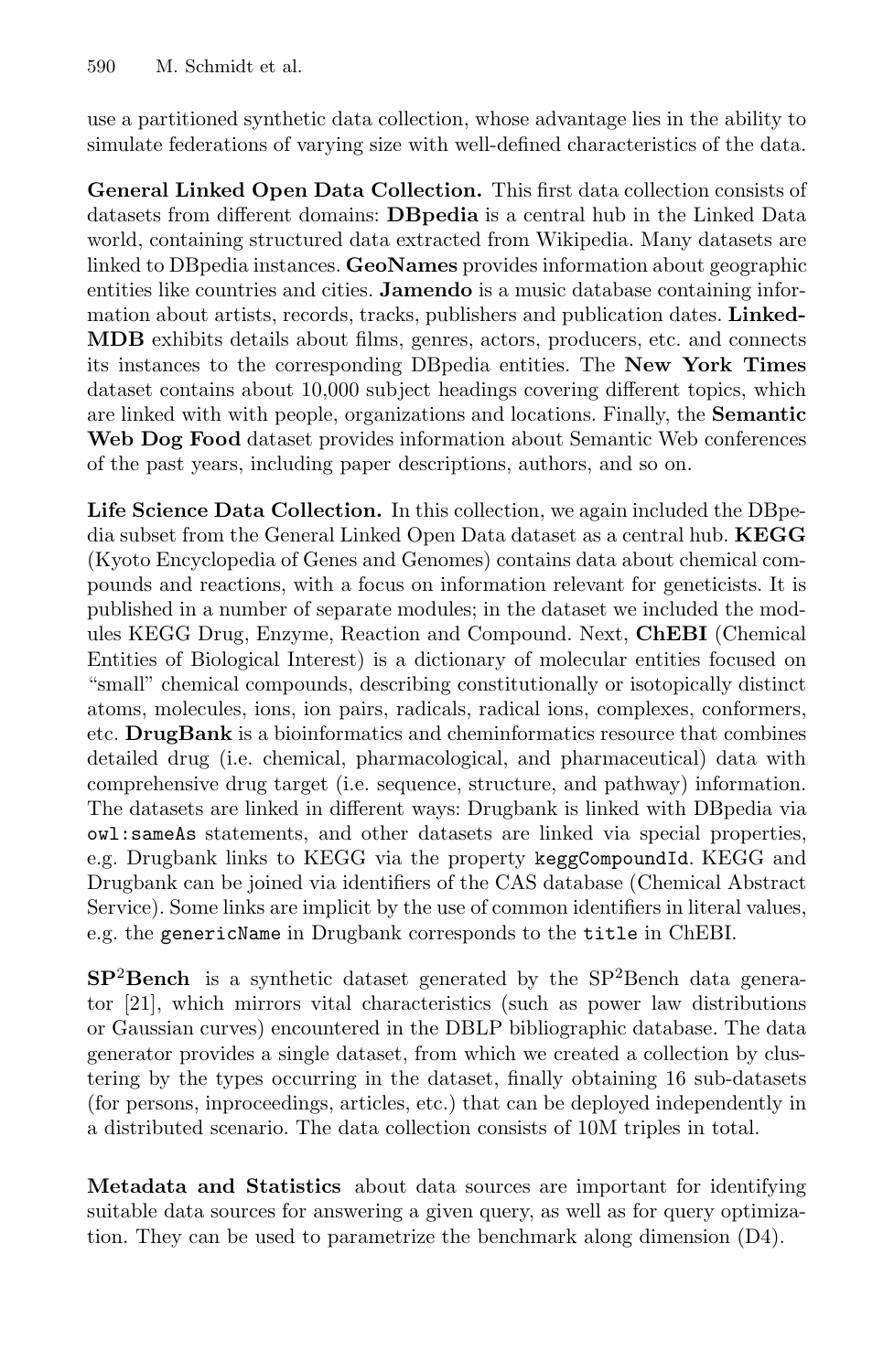| Collection Dataset |                                | version            | $\#$ triples $\#$ subj. $\#$ pred. |       |      |       | $\#$ obj. $ \#$ types $ \#$ links strct. |       |      |
|--------------------|--------------------------------|--------------------|------------------------------------|-------|------|-------|------------------------------------------|-------|------|
|                    | $DB$ pedia subset <sup>2</sup> | 3.5.1              | 43.6M                              | 9.50M | 1063 | 13.6M | 248                                      | 61.5k | 0.19 |
|                    | NY Times                       | $2010 - 01 - 13$   | 335k                               | 21.7k | 36   | 192k  | $\overline{2}$                           | 31.7k | 0.73 |
| Cross              | LinkedMDB                      | 2010-01-19         | 6.15M                              | 694k  | 222  | 2.05M | 53                                       | 63.1k | 0.73 |
| Domain             | Jamendo                        | $2010 - 11 - 25$   | 1.05M                              | 336k  | 26   | 441k  | 11                                       | 1.7k  | 0.96 |
|                    | GeoNames                       | $2010 - 10 - 06$   | 108M                               | 7.48M | 26   | 35.8M | 1                                        | 118k  | 0.52 |
|                    | SW Dog Food                    | $2010 - 11 - 25$   | 104k                               | 12.0k | 118  | 37.5k | 103                                      | 1.6k  | 0.43 |
|                    | $DB$ pedia subset <sup>2</sup> | 3.5.1              | 43.6M                              | 9.50M | 1063 | 13.6M | 248                                      | 61.5k | 0.19 |
| Life               | KEGG                           | $ 2010 - 11 - 25 $ | 1.09M                              | 34.3k | 21   | 939k  | 4                                        | 30k   | 0.92 |
| Sciences           | Drugbank                       | $2010 - 11 - 25$   | 767k                               | 19.7k | 119  | 276k  | 8                                        | 9.5k  | 0.72 |
|                    | ChEBI                          | $2010 - 11 - 25$   | 7.33M                              | 50.5k | 28   | 772k  | 1                                        |       | 0.34 |
|                    | $ SP2$ Bench $ SP2$ Bench 10M  | v1.01              | 10M                                | 1.7M  | 77   | 5.4M  | 12                                       |       | 0.76 |

**Table 1.** Basic Statistics of Datasets<sup>1</sup>

 $^1$  All datasets are available at  ${\tt http://code.google.com/p/fiberh/.}$   $^2$  Includes the ontology, infobox types plus mapped properties, titles, article categories with labels, Geo coordinates, images, SKOS categories, and links to New York Times and Linked Geo Data.

Some Linked Data sources provide basic VoiD [3] statistics such as *number of triples*, *distinct subjects, predicates, objects*, and information about the vocabulary and links to other sources. Table 1 surveys such basic statistics for our datasets. These and other statistics (such as *predicate and type frequency*, *histograms*, *full pattern indexes* obtained by counting all combinations of values in triple patterns, *full join indexes* obtained by counting all join combinations, and *link statistics*) can be exploited by engines in the optimization process.

Duan et al. [8] introduced the notion of structuredness, which indicates whether the instances in a dataset have only a few or all attributes of their types set. They show that artificial datasets are typically highly structured and "real" datasets are less structured. As shown in the last column of Table 1, the structuredness (range [0*,* 1]) varies for our datasets, e.g. DBpedia has a low structuredness value whereas Jamendo and KEGG are highly structured.

### **3.2 Benchmark Queries**

There are two reasonable options for the design of benchmark queries [10]: language-specific vs. use case driven design. The query sets we propose cover both dimensions. We choose SPARQL as a query language: It is known to be relationally complete, allowing us to encode a broad range of queries with varying complexity, from simple conjunctive queries to complex requests involving e.g. negation [4, 20, 22]. We restrict ourselves on general characteristics, pointing to the FedBench project page for a complete listing and description.

**Life Science (LS) and Cross Domain Queries (CD).** These two query sets implement realistic, real-life use cases on top of the cross-domain and life science data collection, respectively. Their focus is on federation-specific aspects, in particular  $(1)$  number of data sources involved,  $(2)$  join complexity,  $(3)$  types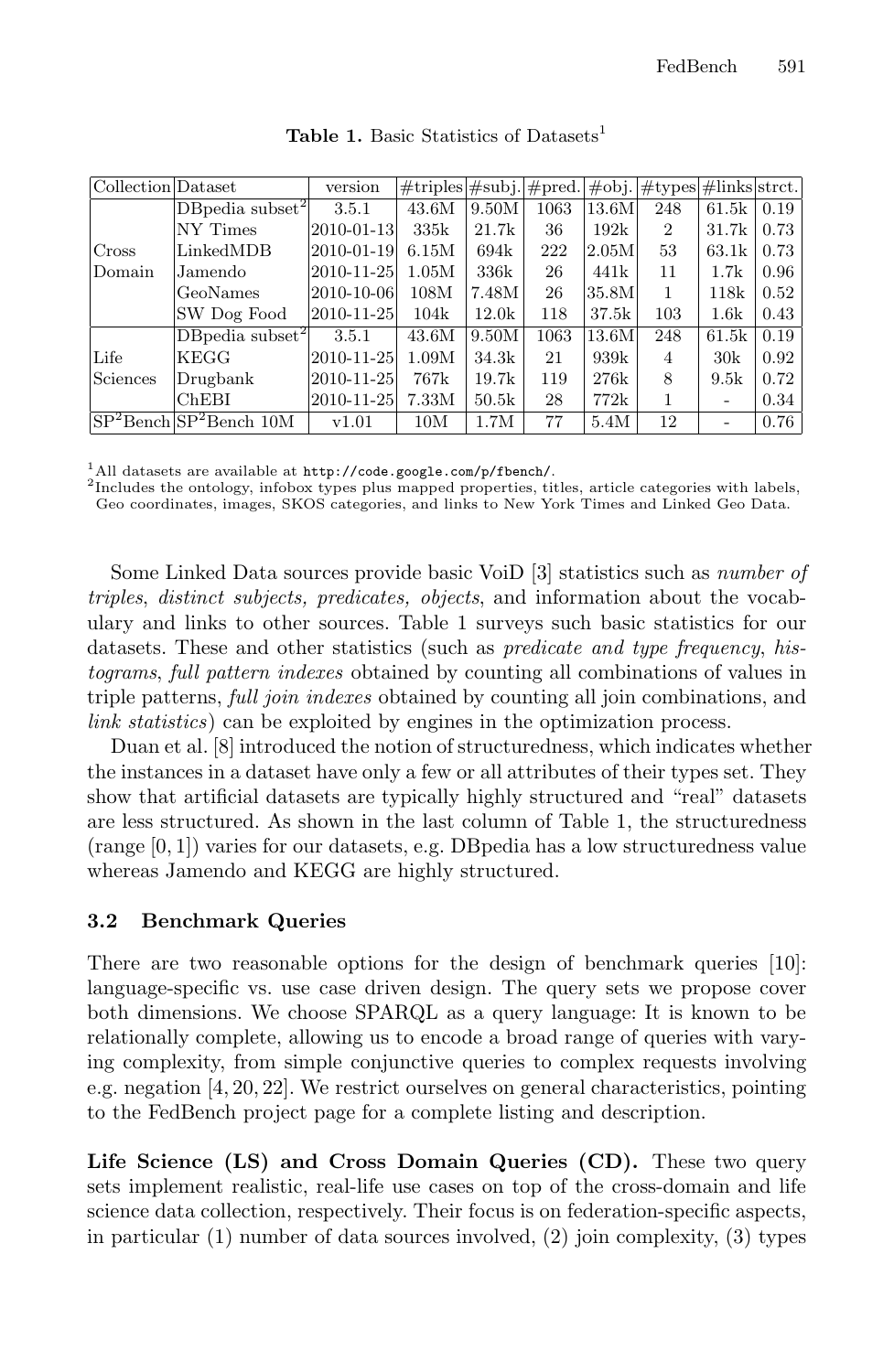**Example, Life Science Query 4:** For all drugs in DBpedia, find all drugs they interact with, along with an explanation of the interaction.

```
SELECT ?Drug ?IntDrug ?IntEffect WHERE {
 ?Drug rdf:type dbpedia-owl:Drug .
  ?y owl:sameAs ?Drug .
 ?Int drugbank:interactionDrug1 ?y .
 ?Int drugbank:interactionDrug2 ?IntDrug .
  ?Int drugbank:text ?IntEffect . }
```
**Example, Cross Domain Query 5:** Find the director and the genre of movies directed by Italians.

```
SELECT ?film ?director ?genre WHERE {
  ?film dbpedia-owl:director ?director.
  ?director dbpedia-owl:nationality dbpedia:Italy .
 ?x owl:sameAs ?film .
 ?x linkedMDB:genre ?genre . }
```
This query includes a star-shaped sub pattern of drugs which is connected via owl:sameAs link to DBpedia drug entities.

A chain-like query for finding film entities (in LinkedMDB and in DBpedia) linked via owl:sameAs and restricted on genre and director.

**Example, Linked Data Query 4:** Find authors of papers at the ESWC 2010 conference who were also involved in the conference organization.

```
SELECT * WHERE {
?role swc:isRoleAt <http://data.semanticweb.org/conference/eswc/2010>.
?role swc:heldBy ?p .
?paper swrc:author> ?p .
?paper swc:isPartOf ?proceedings .
?proceedings swc:relatedToEvent <http://data.semanticweb.org/conference/eswc/2010> }
```
**Fig. 1.** Selected Benchmark Queries

of links used to join sources, and (4) varying query (and intermediate) result size. Figure 1 exemplarily discusses three queries taken from these query sets.

 $SP<sup>2</sup>$ **Bench Queries (SP).** Next, we reuse the queries from the SP<sup>2</sup>Bench SPARQL performance benchmark, which were designed to test a variety of SPARQL constructs and operator constellations, but also cover characteristics like data access patterns, result size, and different join selectivities. Some of the  $SP<sup>2</sup>$ Bench queries have high complexity, implementing advanced language constructs such as negation and double negation. They are intended to be run on top of the distributed  $SP<sup>2</sup>$ Bench dataset described in Section 3.1. A thorough discussion of the queries and their properties can be found in [21].

**Table 2.** Query Characteristics. Operators: **A**nd ("."), **U**nion, **F**ilter, **O**ptional; Modifiers: **D**istinct, **L**imit, **Of**fset, **Or**derBy; Structure: **S**tar, **C**hain, **H**ybrid

| Life Science (LS)                                 |                |  |                    |                 |                |  |  |  |  |  |
|---------------------------------------------------|----------------|--|--------------------|-----------------|----------------|--|--|--|--|--|
|                                                   | Op.            |  | Mod. Struct. #Res. |                 | #Src           |  |  |  |  |  |
| 1                                                 | U              |  |                    | 1159            | $\overline{2}$ |  |  |  |  |  |
| $\overline{2}$                                    | AU             |  |                    | 333             | 4              |  |  |  |  |  |
| 3                                                 | А              |  | H                  | 9054            | $\overline{2}$ |  |  |  |  |  |
| 4                                                 | А              |  | Ή                  | 3               | $\overline{2}$ |  |  |  |  |  |
| 5                                                 | $\overline{A}$ |  | Ή                  | 393             | 3              |  |  |  |  |  |
| 6                                                 | A              |  | Ħ                  | 28              | 3              |  |  |  |  |  |
|                                                   | 7 AFO          |  | Η                  | 144             | 3              |  |  |  |  |  |
| $(\overline{\mathrm{CD}})$<br><b>Cross Domain</b> |                |  |                    |                 |                |  |  |  |  |  |
| 1                                                 | AU             |  | S                  | 90              | $\overline{2}$ |  |  |  |  |  |
| $\overline{2}$                                    | А              |  | S                  | 1               | $\overline{2}$ |  |  |  |  |  |
| $\overline{\mathbf{3}}$                           | $\overline{A}$ |  | Η                  | $\overline{2}$  | 5              |  |  |  |  |  |
| 4                                                 | $\overline{A}$ |  | C                  | ī               | 5              |  |  |  |  |  |
| 5                                                 | $\overline{A}$ |  | C                  | $\overline{2}$  | 5              |  |  |  |  |  |
| 6                                                 | А              |  | C                  | $\overline{1}1$ | $\overline{4}$ |  |  |  |  |  |
| 7                                                 |                |  | Ċ                  |                 | 5              |  |  |  |  |  |

| Life Science (LS)       |                |   |                           |                             |                | $\overline{\text{SP}}^2$ Bench (SP) |                          |       |                      |          | Linked Data (LD) |  |                     |     |  |                         |      |
|-------------------------|----------------|---|---------------------------|-----------------------------|----------------|-------------------------------------|--------------------------|-------|----------------------|----------|------------------|--|---------------------|-----|--|-------------------------|------|
|                         | O <sub>p</sub> |   | $Mod.$ Struct. #Res. #Src |                             |                |                                     | Op.                      | Mod.  | $Struct.$ #Res. #Src |          |                  |  |                     | Op. |  | $Mod.$ Struct. $\#Res.$ |      |
|                         |                |   |                           | 1159                        | $\overline{2}$ | $\mathbf{1}$                        | А                        |       | S                    |          | 11               |  | 11                  | A   |  | С                       | 309  |
| $\overline{\mathbf{2}}$ | AU             |   |                           | 333                         | 4              | $\overline{2}$                      | AO                       | Or    | S                    | >500k    | 12               |  | $\boldsymbol{2}$    | А   |  | С                       | 185  |
| 3                       | A              |   | H                         | 9054                        | $\overline{2}$ | 3a                                  | AF                       |       | S                    | >300k    | 16               |  | 3                   | A   |  | С                       | 162  |
| 4                       | А              | - | Н                         | 3                           | $\overline{2}$ | 3 <sub>b</sub>                      | AF                       |       | S                    | 2209     | 16               |  | $\overline{\bf{4}}$ | А   |  | С                       | 50   |
| 5                       | А              |   | Η                         | 393                         | 3              | 3c                                  | AF                       |       | S                    | $\Omega$ | 16               |  | $\overline{5}$      | А   |  | S                       | 10   |
| 6                       | А              |   | Н                         | 28                          | 3              | 4                                   | ΑF                       | D     | С                    | >40M     | 14               |  | 6                   | А   |  | Н                       | 11   |
|                         | 7AFO           |   | H                         | 144                         | 3              | 5a                                  | AF                       | D     | C                    | >300k    | 14               |  | 7                   | A   |  | S                       | 1024 |
|                         |                |   | Cross Domain (CD)         |                             |                | 5 <sub>b</sub>                      | AF                       | D     | C                    | >300k    | 14               |  | 8                   | A   |  | H                       | 22   |
|                         | ΑU             |   | S                         | 90                          | $\overline{2}$ | 6                                   | AFO                      |       | Н                    | >700k    | 16               |  | 9                   | A   |  | C                       |      |
| $\overline{\mathbf{2}}$ | А              |   | S                         |                             | $\overline{2}$ | 7                                   | AFO                      | D     | Н                    | >2k      | 14               |  | 10                  | А   |  | С                       | 3    |
| 3                       | A              | - | H                         | $\mathcal{D}_{\mathcal{L}}$ | 5              | 8                                   | AFU                      | D     | H                    | 493      | 16               |  | 11                  | А   |  | S                       | 239  |
| 4                       | А              | - | C                         |                             | 5              | 9                                   | AU                       | D     |                      | 4        | 16               |  |                     |     |  |                         |      |
| 5                       | А              | - | С                         | $\overline{2}$              | 5              | 10                                  | $\overline{\phantom{a}}$ |       |                      | 656      | 12               |  |                     |     |  |                         |      |
| 6                       | А              |   | C                         | 11                          | 4              | 11                                  | ۰                        | LOfOr |                      | 10       | 8                |  |                     |     |  |                         |      |
| 7                       | $\Lambda$      |   | $\curvearrowright$        |                             | $\mathbf{K}$   |                                     |                          |       |                      |          |                  |  |                     |     |  |                         |      |

| Linked Data (LD)        |   |  |                            |                 |  |  |  |  |  |  |
|-------------------------|---|--|----------------------------|-----------------|--|--|--|--|--|--|
|                         |   |  | $Op.$ Mod. Struct. $#Res.$ |                 |  |  |  |  |  |  |
| $\mathbf{1}$            | A |  | C                          | 309             |  |  |  |  |  |  |
| $\overline{2}$          | А |  | С                          | 185             |  |  |  |  |  |  |
| $\overline{\mathbf{3}}$ | A |  | С                          | 162             |  |  |  |  |  |  |
| 4                       | A |  | С                          | 50              |  |  |  |  |  |  |
| 5                       | A |  | S                          | $\overline{1}0$ |  |  |  |  |  |  |
| 6                       | A |  | H                          | 11              |  |  |  |  |  |  |
| 7                       | A |  | $\rm S$                    | 1024            |  |  |  |  |  |  |
| 8                       | А |  | H                          | 22              |  |  |  |  |  |  |
| 9                       | A |  | C                          |                 |  |  |  |  |  |  |
| 10                      | А |  | C                          | 3               |  |  |  |  |  |  |
|                         |   |  | $\rm S$                    | 239             |  |  |  |  |  |  |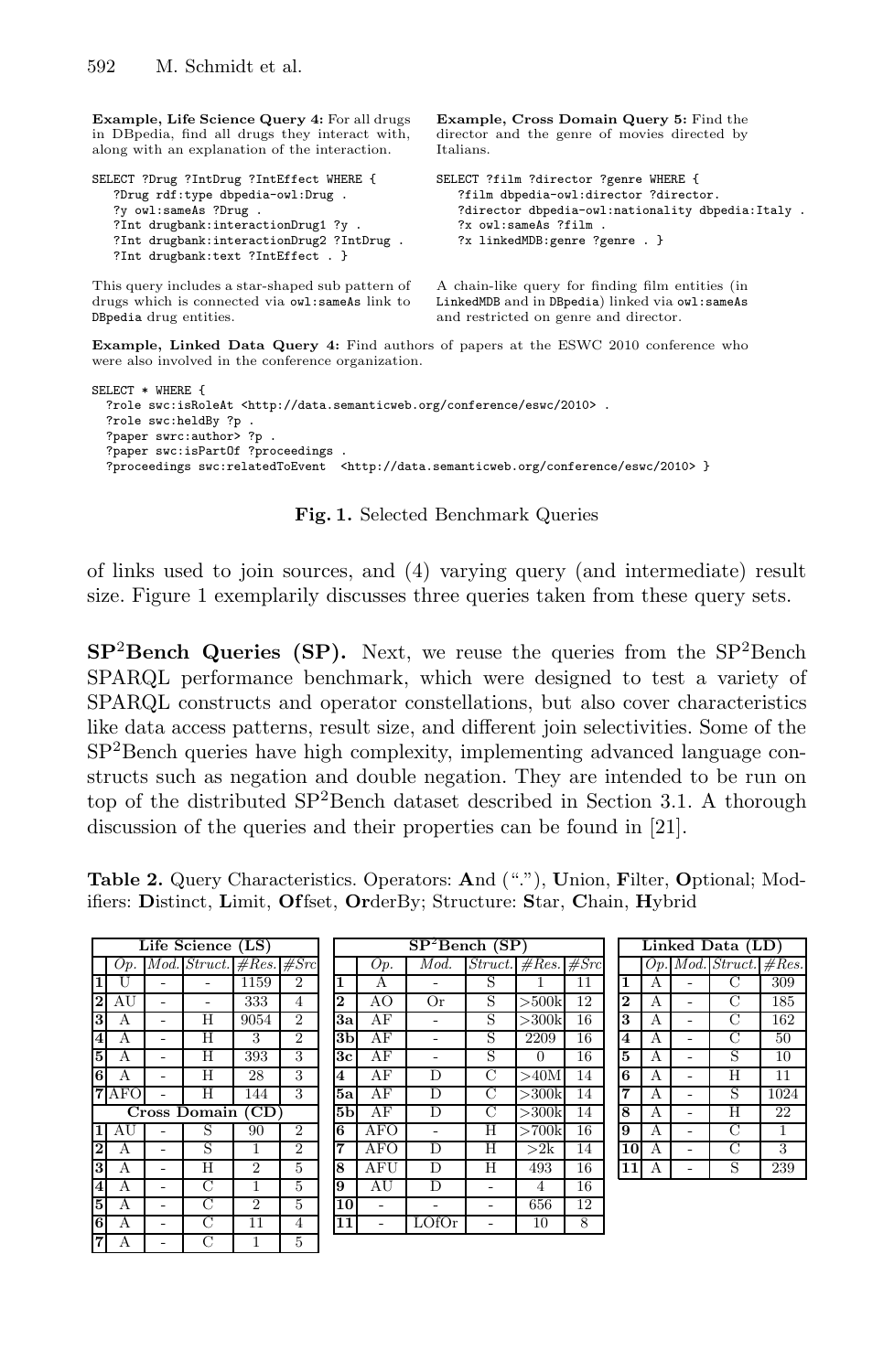**Linked Data Queries (LD).** Today's Linked Data engines typically focus on basic graph patterns (Conjunctive Queries). Therefore, all LD queries are basic graph pattern queries, designed to deliver results when processing Linked Data in an exploration-based way (cf. the bottom-up strategy described in Section 4.1).

Queries LD1–LD4 use the SW Dog Food dataset to extract information about conference and associated people. LD1–LD3 all contain a single URI to be used as a starting-point for exploration-based query processing, whereas LD4 has two URIs that could be used to speed up processing by starting the exploration from multiple points in the Linked Data graph (cf. Figure 1). The other queries operate on DBpedia, LinkedMDB, NewYork Times, and the Life Science collection. In summary, the Linked Data queries vary in a broad range of characteristics, such as number of sources involved, number of query results, and query structure.

**Query Characteristics.** Table 2 surveys the query properties, showing that they vastly vary in their characteristics. We indicate the SPARQL operators used inside the query  $(\mathcal{O}_p)$ , the solution modifiers that were used additionally (*Sol.*), categorize the query structure (*Struct.*), roughly distinguishing different join combinations – like subject-subject or subject-object joins – leading to different query structures commonly referred to as star-shaped, chain, or hybrid queries, and indicate the number of results (*#Res.*) on the associated datasets (we provide an estimated lower bound when the precise number is unknown). In addition, we denote the number of datasets that potentially contribute to the result  $(\text{#Src})$ , i.e. those that match at least one triple pattern in the query. Note that the number of data sets used for evaluation depends on the evaluation strategy (e.g., an engine may substitute variable bindings at runtime and, in turn, some endpoints would no longer yield results for it), or intermediate results delivered by endpoints may be irrelevant for the final outcome. We observe that the (LS) queries typically address 2–3 sources, the (CD) queries up to 5 sources, while the (SP) queries have intermediate results in up to 16 sources (where, however, typically only few sources contribute to the result).

### **3.3 Benchmark Evaluation Framework**

To help users executing FedBench in a standardized way and support parametrization along the dimensions from Section 2, we have developed a Java benchmark driver, which is available in Open Source. It provides an integrated execution engine for the different scenarios and is highly configurable. Using the Sesame<sup>3</sup> API as a mediator, it offers support for querying local repositories, SPARQL endpoints, and Linked Data in a federated setting. Systems that are not built upon Sesame can easily be integrated by implementing the generic Sesame interfaces.

The driver comes with predefined configurations for the benchmark scenarios that will be discussed in our experimental results. Custom scenarios can be created intuitively by writing config files that define properties for data configuration and other benchmark settings (query sets, number of runs, timeout, output mediator, etc). In particular, one can specify the types of repositories

<sup>3</sup> http://www.openrdf.org/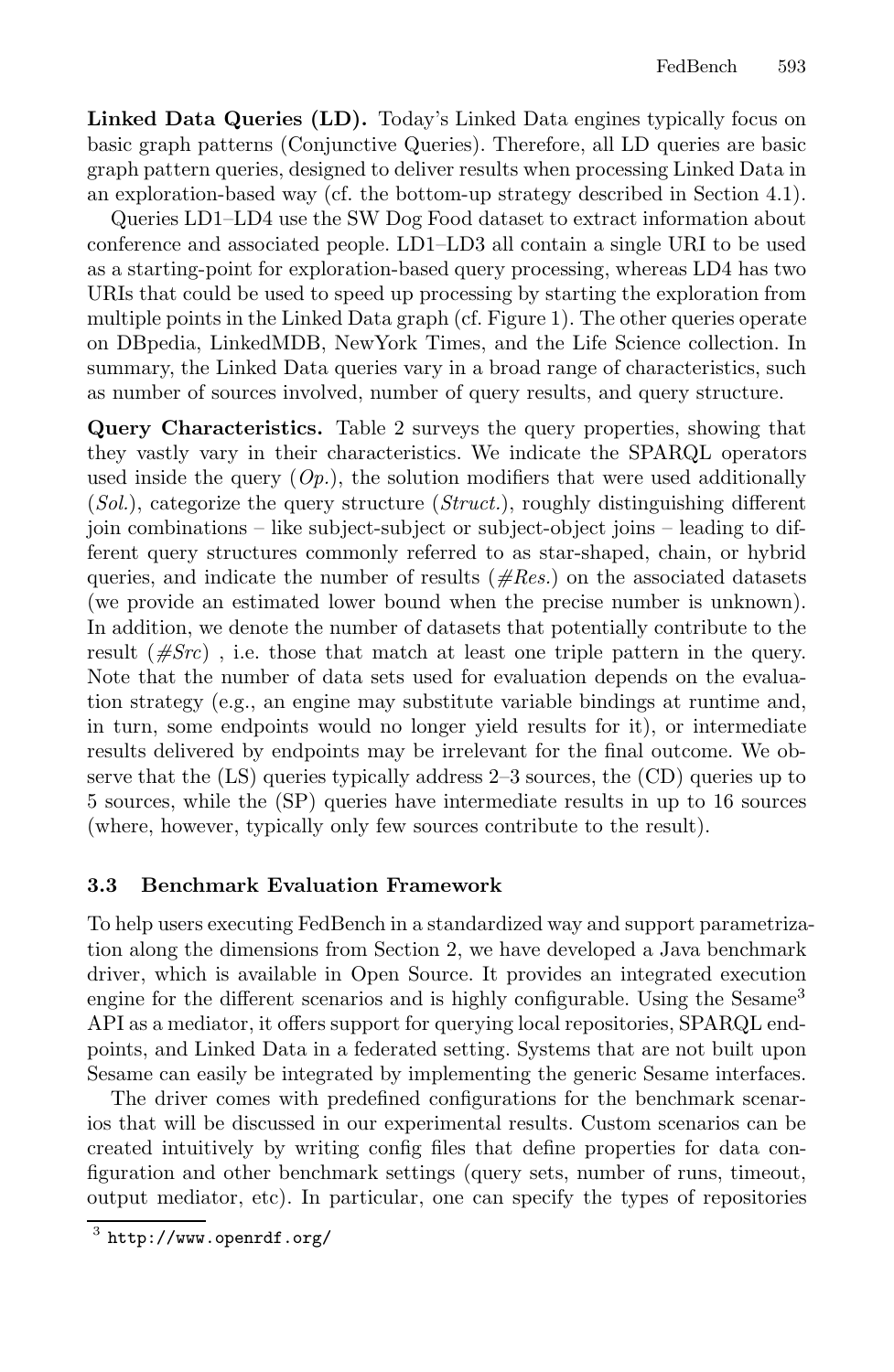(e.g., native vs. SPARQL endpoints), automatically load datasets into repositories (while measuring loading time), and execute arbitrary queries while simulating real-world conditions like execution via HTTP with a customizable network delay. Combining this flexibility with the predefined data and query sets thus allows the user to customize the benchmark along the dimensions relevant for the setting under consideration. Designed with the goal to position the benchmark as an ongoing community effort, the underlying evaluation framework is Open Source and has been designed with extensibility in mind at different levels. In particular, it is easy to specify complex evaluation settings by means of simple configuration files (i.e., without code modifications), plug in new systems, implement new metrics, evaluate and visualize results, etc.

To standardize the output format, the driver ships two default mediators for writing results in CSV and RDF; for the latter we have implemented an Information Workbench [12] module to visualize benchmark results automatically.

# **4 Evaluation**

The central goal of our experimental evaluation is to demonstrate the usefulness of our benchmark suite. Thus, in order to show that our framework is a useful tool to assess strengths and weaknesses in a variety of semantic data use cases, we investigate different scenarios that vary in the dimensions sketched in Section 2, in particular in data distribution, access interfaces, and query complexity. For space limitations, aspects (Q2) *Result Completeness* and (Q3) *Ranking* are not covered; further, there are currently no systems that improve their behavior when an increasing amount of statistics are provided, so (D4) *Data Statistics* could only be assessed by comparing systems that make use of different statistics. All experiments described in the following are supported by our benchmark driver out-of-the-box and were realized by setting up simple benchmark driver config files specifying data and query sets, setup information, etc. We refer the interested reader to [23] for additional results on other systems, such as DARQ and FedX. We start with a description of the scenarios, then discuss the benchmark environment, and conclude with a discussion of the evaluation results.

### **4.1 Description of Scenarios**

**(A) RDF Databases vs. SPARQL Endpoints.** This first set of scenarios was chosen to demonstrate the capabilities of FedBench to compare federation approaches for data stored in local RDF databases or accessible via SPARQL endpoints. In particular, they were designed to test how dimensions (D1) *Physical Distribution* of data and (D2) *Data Access* Interfaces affect query evaluation while the remaining dimensions are fixed across the scenarios, namely

- (A1) centralized processing, where all data is held in a local, central store, vs.
- (A2) local federation, where we use a federation of local repository endpoints, all of which are linked to each other in a federation layer, vs.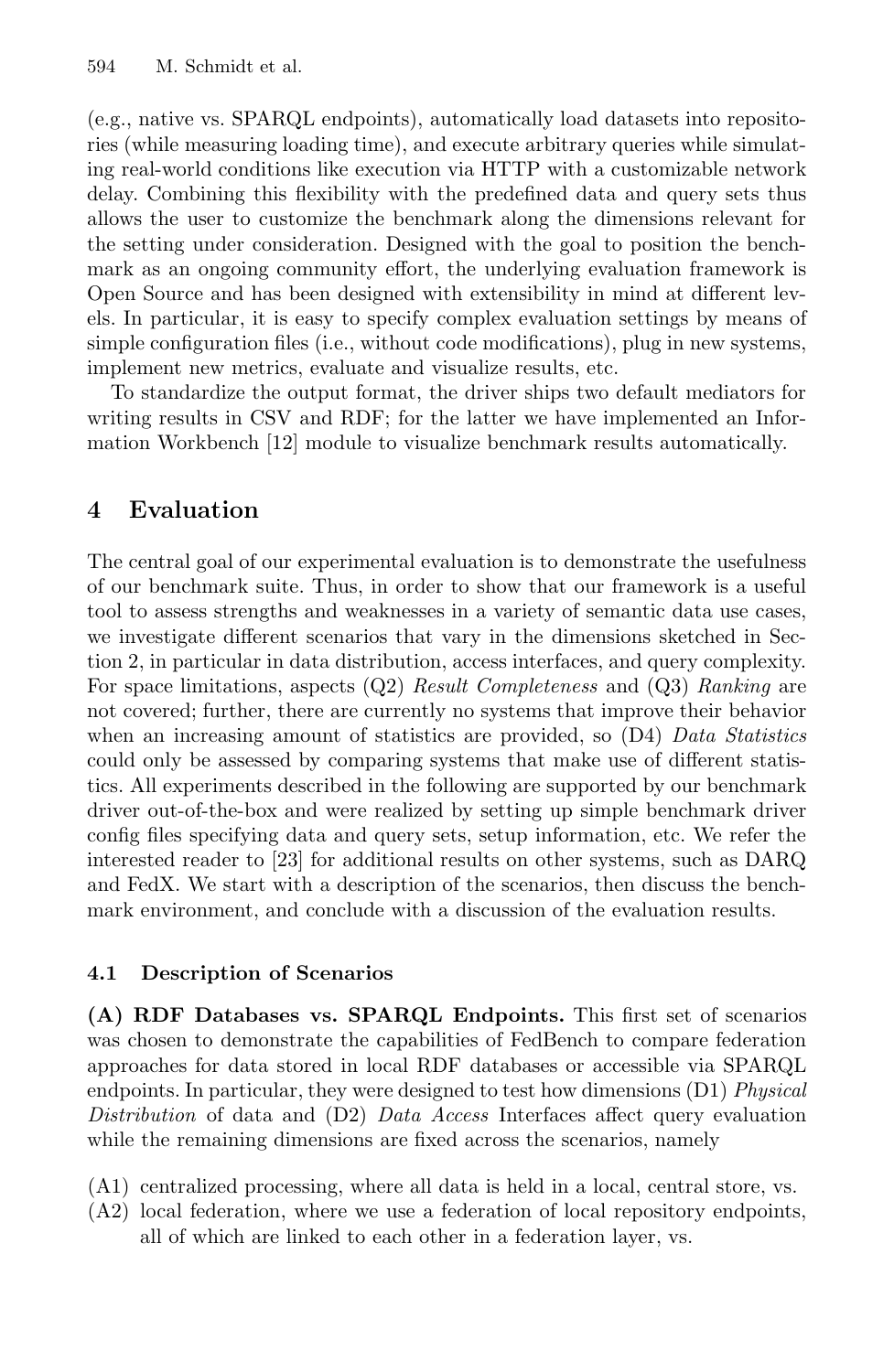(A3) a federation of SPARQL endpoints, also linked to each other in a common local federation layer, pursuing the goal to test the overhead that is imposed by the SPARQL requests exchanged over the associated HTTP layer.

For all scenarios, we carried out experiments with the Sesame 2.3.2 engine using AliBaba version 2.0 beta 3, a federation layer for the Sesame framework which links integrated federation members together. In addition, we carried out experiments with the SPLENDID federation system from [9]. In contrast to the AliBaba federation, the latter uses statistical data about predicates and types to select appropriate data sources for answering triple patterns, which offers a wide range of optimization opportunities. Patterns that need to be sent to the same source are grouped and the join order between them is optimized with a dynamic programming approach, using e.g. the number of distinct subjects and objects per predicate to estimate the cardinality of intermediate results. The evaluation strategy relies on hash joins to allow for parallel execution and to reduce the number of HTTP requests, instead of sending individual result bindings to endpoints in a nested-loop join.

**(B) Linked Data.** Complementing the previous scenarios, we also evaluated a Linked Data scenario, where the data is distributed among a large number of sources that can only be retrieved using URI lookup and queries are evaluated on the combined graph formed by the union of these sources. Hence, in this setting the focus is on the knowledge about (D3) *Data Source Existence*. When all relevant sources are known, all of them are retrieved using their URIs before executing the query on the retrieved data (*top-down*) [14]. Another scheme that does not require a priori knowledge about data sources is an exploration-based approach [15]. Here, the query is assumed to contain at least one constant that is a URI. This URI is then used for retrieving the first source, and new sources are iteratively discovered in a bottom-up fashion starting with links found in that source (*bottom-up*). The (*mixed*) approach in [16] combines bottom-up and top-down to discover new sources at runtime as well as leverage known sources.

All three approaches in scenario (B) were evaluated based on the Linked Data query set (LD) using the prototype system from [16], which implements a stream-based query processing engine based on symmetric hash join operators. Note that all three approaches yield complete results (by design of the queries).

#### **4.2 Setup and Evaluation Metrics**

All experiments were carried out on an Integrated Lights-Out 2 (ILO2) HP server ProLiant DL360 G6 with 2000MHz 4Core CPU and 128KB L1 Cache, 1024KB L2 Cache, 4096KB L3 Cache, 32GB 1333MHz RAM, and a 160GB SCSI hard drive. They were run on top of a 64bit Windows 2008 Server operating system and executed with a 64bit Java VM 1.6.0<sub>-22</sub> (all tested systems were Java-based). In the centralized setting (A1) we reserved a maximum of 28*GB* RAM to the VM, while in the distributed settings we assigned 20*GB* to the server process and  $1GB$  to the client processes (i.e., the individual endpoints). Note that we run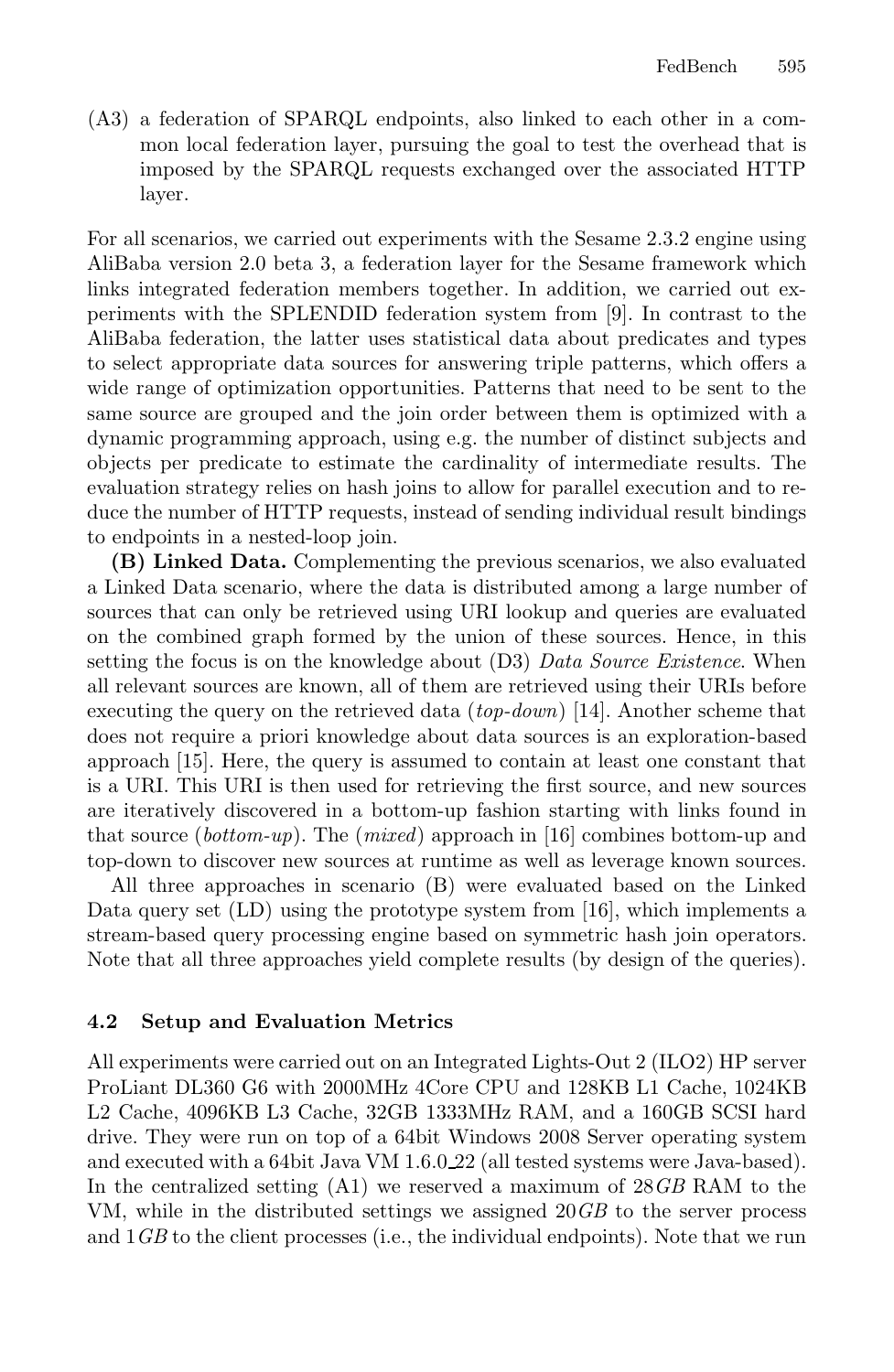

**Fig. 2.** Scenario (A): Evaluation Time (top) and Number of Requests to Endpoints (bottom) for the Cross Domain and Life Science Queries

all tests against local SPARQL endpoints, one for each federation member, to avoid unpredictable effects like network delay and high load of remote sources.

All query mixes in each setup have been run three times with a timeout of ten minutes per query. We report on the average total time over all runs. Queries that failed (e.g. with a system-internal exception) or delivered an unsound or incomplete result are indicated by "Evaluation Error". To exclude the influence of cold start effects, for each setup we ran a "ramp-up" query mix prior to query evaluation. We executed each query set separately and in order, counting the number of results (but not materializing them on disk). In addition to the evaluation time, we counted the number of requests sent to the individual endpoints (which is supported by our benchmark driver out-of-the-box).

For the Linked Data scenario, a CumulusRDF<sup>4</sup> Linked Data server was used to deploy the dataset on the local network. Both the server process and the Linked Data server were started with a maximum of 10GB RAM reserved. To simulate internet conditions, an artificial delay of 750ms was introduced, which resembles typical response times of current Linked Data servers.

#### **4.3 Experimental Results**

Figure 2 summarizes our results for the cross domain (CD) and life science (LS) queries in scenarios  $(A1)$ – $(A3)$ . The two plots visualize evaluation time, while the table at the bottom shows the number of requests sent by the systems to the federation members (numbers in parentheses are lower bounds for queries that failed due to timeout). Comparing Sesame and AliBaba first, we observe that the centralized approach in almost all cases outperforms the local federation approach, for 5 out of 14 queries even by an order of one magnitude or more (the time for the centralized store for queries CD2 and LS4 was about 1ms, which is not visible in the diagram). We observe an additional performance overhead for the AliBaba SPARQL Endpoint federation approach, which delivered results

<sup>4</sup> http://code.google.com/p/cumulusrdf/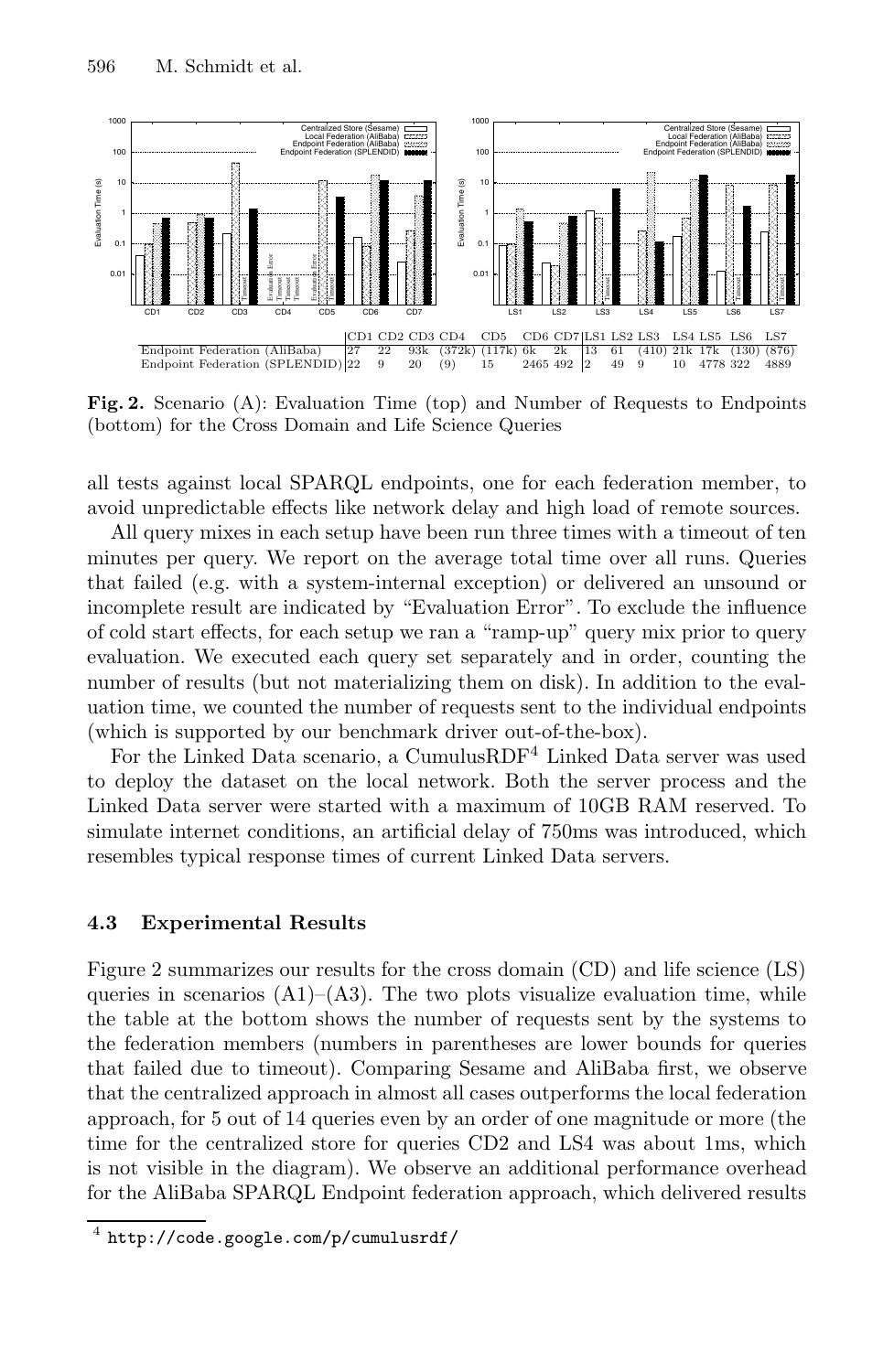only for 8 out of the 14 queries. Upon closer investigation, we could identify several reasons for the poor performance of the AliBaba federation approaches:

- Due to lack of statistics, effective join order optimization is often impossible, resulting in a high number of triples being exchange in the federation.
- Also caused by the lack of statistics, the AliBaba federation layer iteratively sends triple patterns to all federation members, to obtain candidate bindings for free variables. These bindings are then instantiated in the remaining part of the query, subsequently sending instantiated triple patterns to the federation members in a nested-loop fashion. This often results in a very high number of requests to the federation members (cf. the table at the bottom), which cause the high evaluation time. Given that AliBaba's strategy is identical in the local and SPARQL Endpoint federation scenario, the results indicate an enormous overhead imposed by the HTTP layer in the SPARQL Endpoint federation, typically in the order of one magnitude or more.
- Sesame's ability to deal with parallelization is limited. In the SPARQL Endpoint scenario, where our driver simulates endpoints by servlets that process incoming HTTP requests, we experimented with different degrees of parallelization. When instantiating more than 5–10 worker threads for answering the queries (each having its own repository connection), we could observe a performance drop down, manifesting in high waiting times for the worker threads, probably caused by Sesame's internal locking concept.

For the SPLENDID federation, we can observe that the number of HTTP requests is significantly lower: in contrast to AliBaba, which evaluates the query starting with a single triple pattern and iteratively substitutes results in subsequent patterns, SPLENDID also generates execution plans which send the patterns independently to relevant endpoints and join them together locally, at the server. Therefore, SPLENDID still returns results where AliBaba's naive nested-loop join strategy times out. For queries CD3, CD5, LS4 and LS6 it even beats the local federation.

Figure 3 summarizes our results in the  $SP<sup>2</sup>$ Bench scenario. We observe that even the centralized Sesame store has severe problems answering the more complex queries, which is in line with previous investigations from  $[21]$ .<sup>5</sup> Except for the outlier query SP1, the trends are quite similar to those observed in the (LS) and (CD) scenario, with the centralized scenario being superior to the local federation, which is again superior to the SPARQL Endpoint federation. Query SP1 is a simple query that asks for a specific journal in the data set. It can be answered efficiently on top of the local federation, because the federation is split up by type and the journals are distributed across only two federation members, so the system benefits from the parallelization of requests. In summary, the  $SP<sup>2</sup>$ Bench experiments show that, for more complex queries and federation among a larger number of federation members (as indicated in Table 2), current federation approaches are still far from being applicable in practice.

<sup>5</sup> In the experiments from [21] Sesame was provided with all possible index combinations, whereas in these experiments we use only the standard indices. This explains why in our setting Sesame behaves slightly worse than in the experiments from [21].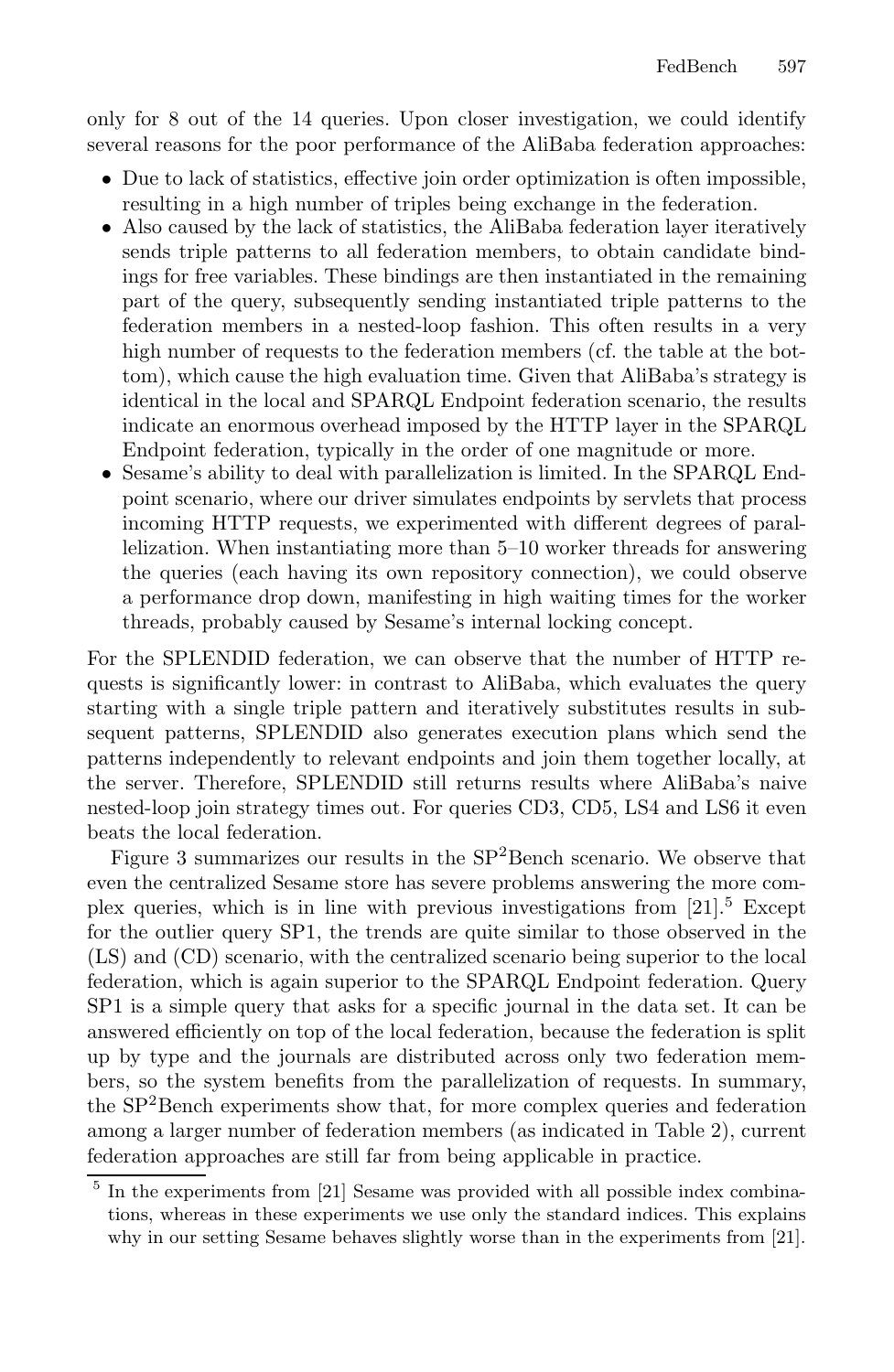

**Fig. 4.** Scenario (B): Query Evaluation Times (left) and Number of Sources Dereferenced for Answering the Query (right)

Figure 4 visualizes our results for the Linked Data scenario (B). Regarding overall query time, the bottom-up and mixed approaches behave similarly: both perform run-time discovery and the mixed strategy cannot use its partial knowledge to restrict sources, but only to load relevant sources earlier. This leads to earlier result reporting, but is not reflected in the overall query time. In some cases the mixed approach is even slightly worse than bottom-up, due to the overhead imposed by using local source indices. The top-down approach, though, is able to restrict the number of sources to be retrieved, leading to better query times in many cases. For example, for query LD8 the query time for bottom up evaluation is 19.1s, while top-down requires 4.2s, an improvement of 75%, made possible by the lower number of sources retrieved in the top-down scenario.

Overall, the top-down approach uses its centralized-complete knowledge to identify relevant sources and exclude non-relevant sources. In a dynamic scenario, though, such as Linked Data, it may be infeasible to keep local indexes up-to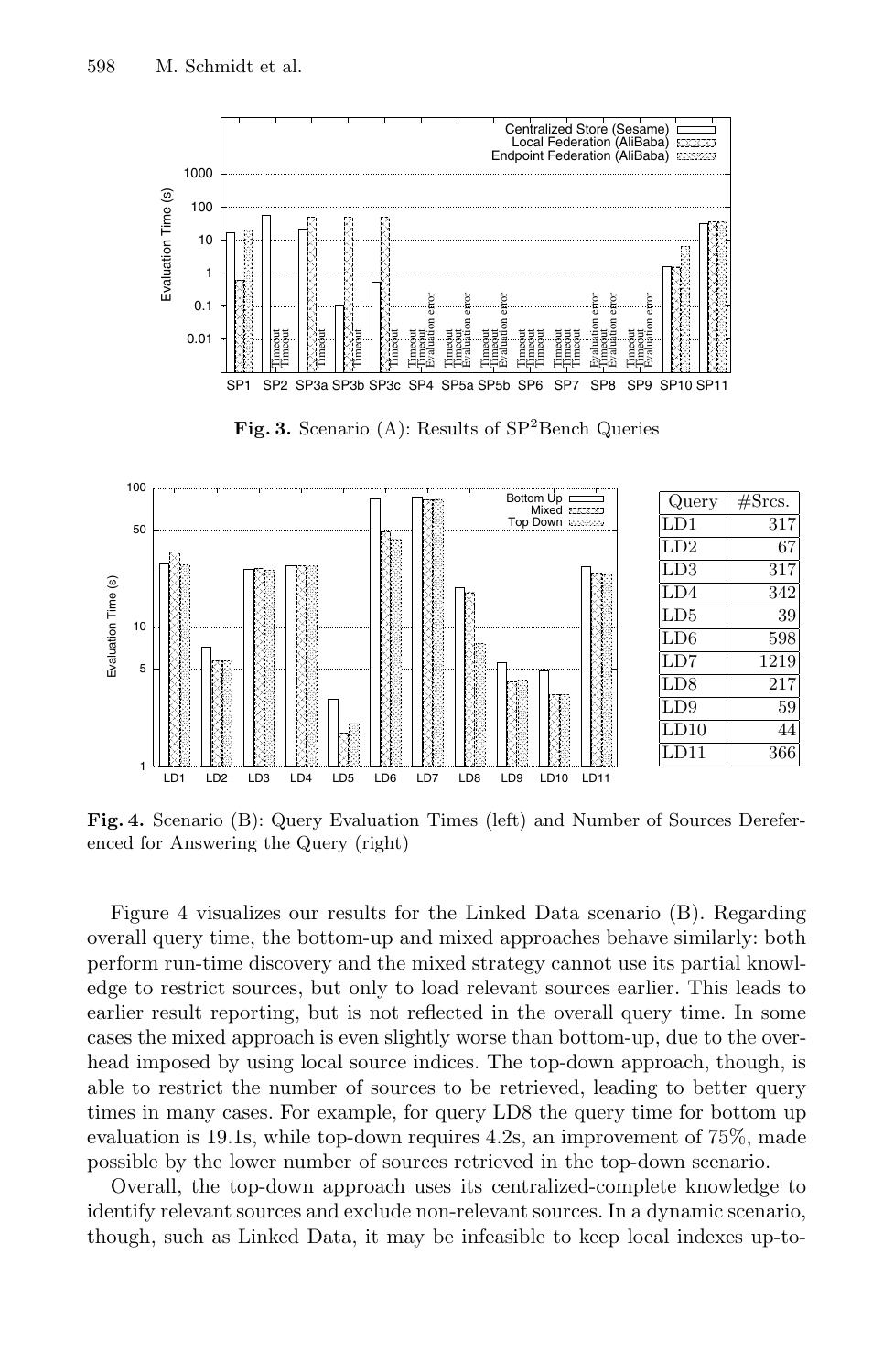date, so exploration-based approaches like bottom-up or the mixed approach, which do not rely on complete knowledge, may be more suitable.

### **5 Conclusion**

As witnessed by the evaluation, our benchmark is flexible enough to cover a wide range of semantic data application processing strategies and use cases, ranging from centralized processing over federation to pure Linked Data processing. Clearly, our experimental analysis is not (and does not intend to be) complete with respect to covering all existing systems and solutions – yet we have provided a flexible benchmark suite that can be used and extended by others to evaluate alternative approaches, systems, and scenarios.

Extensions we are planning to address in future work particularly include queries targeted at the new SPARQL features that will be published in the coming SPARQL 1.1 release such as aggregation, nested subqueries, and built-in support for federation. Further, given that the current data sets and queries focus on instance data and query answering over ground RDF graphs, extensions for testing reasoning capabilities (e.g., over RDFS and OWL data) in a distributed setting are left as future work. With our flexible framework, though, it is straightforward to incorporate such scenarios with little effort, and we invite the community to contribute to FedBench with own data and query sets.

Finally, our evaluation has revealed severe deficiencies of today's federation approaches, which underline the practicability of FedBench. As one of our major findings, data statistics – which are explicitly included in our benchmark suite – play a central role in efficient federated data processing: as indicated by our results, they are crucial in optimization to minimize the size of results shipped across federation members and requests exchanged within the federation.

**Acknowledgments.** Research reported in this paper was partially supported by the German BMBF in the project CollabCloud. http://collabcloud.de/

# **References**

- 1. SPARQL 1.1 Federation Extensions. W3C Working Draft (June 1, 2010), http://www.w3.org/TR/sparql11-federated-query/
- 2. Abadi, D.J., Marcus, A., Madden, S.R., Hollenbach, K.: Scalable Semantic Web Data Management Using Vertical Partitioning. In: VLDB (2007)
- 3. Alexander, K., Hausenblas, M.: Describing Linked Datasets On the Design and Usage of voiD. In: Linked Data on the Web Workshop (2009)
- 4. Angles, R., Gutierrez, C.: The Expressive Power of SPARQL. In: Sheth, A.P., Staab, S., Dean, M., Paolucci, M., Maynard, D., Finin, T., Thirunarayan, K. (eds.) ISWC 2008. LNCS, vol. 5318, pp. 114–129. Springer, Heidelberg (2008)
- 5. Buil-Aranda, C., Arenas, M., Corcho, O.: Semantics and Optimization of the SPARQL 1.1 Federation Extension. In: Antoniou, G., Grobelnik, M., Simperl, E., Parsia, B., Plexousakis, D., De Leenheer, P., Pan, J. (eds.) ESWC 201. LNCS, vol. 6644, pp. 1–15. Springer, Heidelberg (2011)